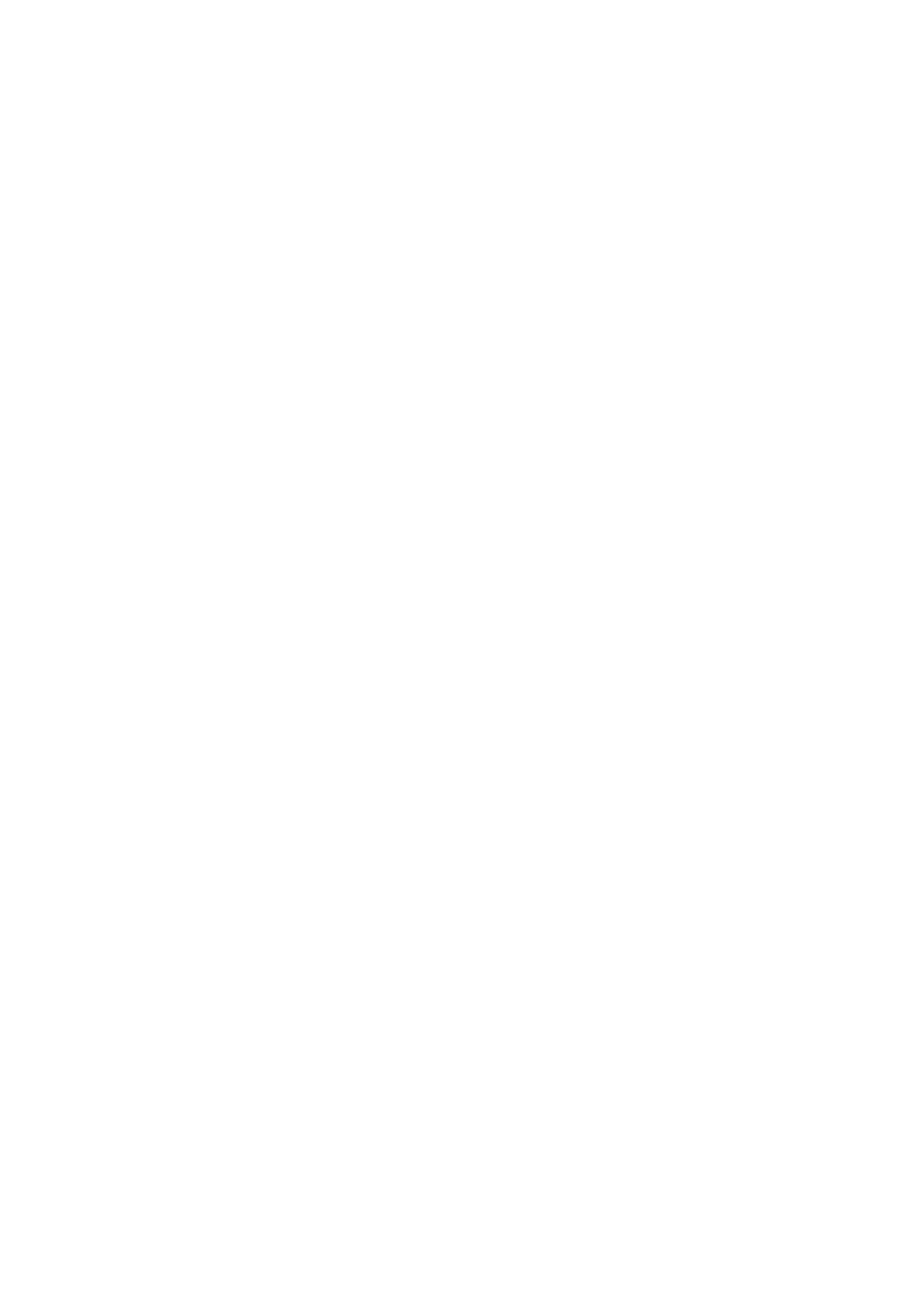### **ANNEX**

# **GUIDANCE NOTE ON THE PREPARATION OF PROPOSALS ON SHIPS' ROUTEING SYSTEMS AND SHIP REPORTING SYSTEMS FOR SUBMISSION TO THE SUB-COMMITTEE ON SAFETY OF NAVIGATION**

#### **INTRODUCTION**

#### **1 GENERAL**

1.1 The purpose of this document is to provide information to Member Governments in the development, drafting, and submission of proposals to the International Maritime Organization (IMO) for ships' routeing systems and ship reporting systems. This document sets forth the issues that should be included in such proposals to facilitate their assessment and approval by the Sub-Committee on Safety of Navigation (NAV) and final adoption by the Maritime Safety Committee (MSC).

1.2 Ships' routeing systems and ship reporting systems can be established to improve safety of life at sea, safety and efficiency of navigation, and/or increase the protection of the marine environment. Proposals for a ships' routeing system or a ship reporting system submitted to NAV should be in accordance with the IMO rules and procedures for the submission of documents. After a proposal has been approved by NAV, NAV will forward the proposal to the MSC for final adoption. A new or amended IMO-adopted ships' routeing system or ship reporting system will not come into force earlier than six months after adoption or, if later than six months, on a date proposed by the proposing Member Government(s), after it has communicated such a date to IMO.

### **SHIPS' ROUTEING SYSTEMS**

#### **2 APPLICABLE REQUIREMENTS FOR SHIPS' ROUTEING SYSTEMS**

2.1 Regulation 10 of chapter V of the International Convention for the Safety of Life at Sea (SOLAS), 1974, as amended, provides the authority for the adoption of ships' routeing systems by IMO. Ships' routeing systems adopted by IMO are recommended for use by, and may be made mandatory for, all ships, certain categories of ships, or ships carrying certain cargoes. The initiation of action to establish a routeing system is the responsibility of the Member Government or Governments concerned.

2.2 Part A of the IMO publication, *Ships' Routeing*, sets forth the General Provisions on Ships' Routeing (GPSR) (resolution A.572(14), as amended). These provisions delineate the details of establishing a ships' routeing system, including definitions of the types of systems available; the procedures and responsibilities of Member Governments and IMO; the planning of, and methods for, establishing a system; design criteria; use of the system; and representation of systems on charts. When developing a proposal, Member Governments should in particular consult the GPSR for the definition of the type of system desired, the method for establishing that particular type of system, and, if the system is a traffic separation scheme or a deep-water route, including the specific information pertaining to those types of systems.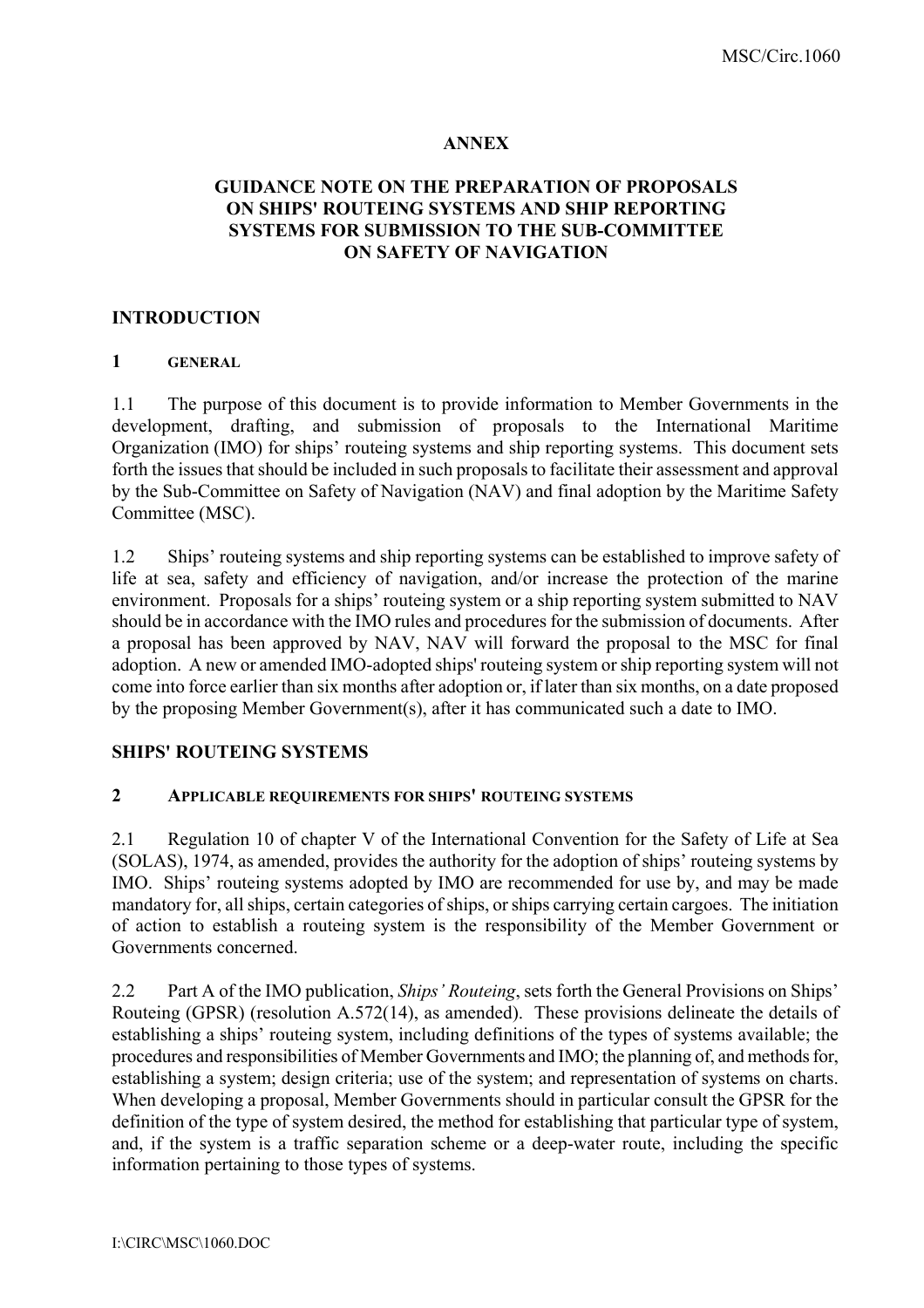MSC/Circ.1060 ANNEX Page 2

2.3 In addition to the information in this document, Member Governments should also consult the latest versions of SOLAS chapter V, regulation 10 and the General Provisions on Ships<sup>1</sup> Routeing, as amended.

### **3 ELEMENTS OF A PROPOSAL**

### **3.1 Summary**

The proposal should first set forth the objectives for submitting the routeing system, the demonstrated need for its establishment, and the reasons why the proposed system is preferred. This should include any history of groundings, collisions, or damage to the marine environment. This summary should also state whether the system applies to all ships, certain categories of ships, or ships carrying certain cargoes. Additionally, the summary should set forth the proposed impact on navigation, including the expected impact on shipping.

# **3.2 Description of the Area**

The proposal must contain the location of the proposed area, including the geographical positions; the number, edition, and geodetic datum of the reference chart used to delineate the routeing system; and a chartlet on which the proposed routeing system is marked. It is important that the geographical positions are thoroughly checked to ensure that they are correct. Member Governments must bring an appropriate full-scale nautical chart, with the routeing system delineated on it, to the meeting of NAV at which the proposal is being considered.

### **3.3 Co-operation between States**

Where two or more Governments have a common interest in a particular area, they should formulate a joint proposal for the routeing system with integrated measures and procedures for cooperation between the jurisdictions of the proposing Governments. If any bilateral or multilateral agreements have been reached pertaining to the joint proposal, reference should be made to such agreements.

# **3.4 Traffic Considerations**

3.4.1 Routes should follow as closely as possible existing patterns of traffic flow, course alterations along the route should be as few as possible, and convergence areas and route junctions should be kept to a minimum and should be as widely separated from each other as possible. Route junctions and convergence areas should not be placed where crossing traffic is expected to be heavy.

3.4.2 The proposed routeing system should aim to provide safe passage for ships and thus the proposal should include the following information:

.1 existing and proposed aids to navigation. Routes should be designed to allow optimum use of aids to navigation in the area. For traffic separation schemes, such aids to navigation should enable mariners to determine their position with sufficient accuracy to navigate in accordance with rule 10 of the 1972 Collision Regulations.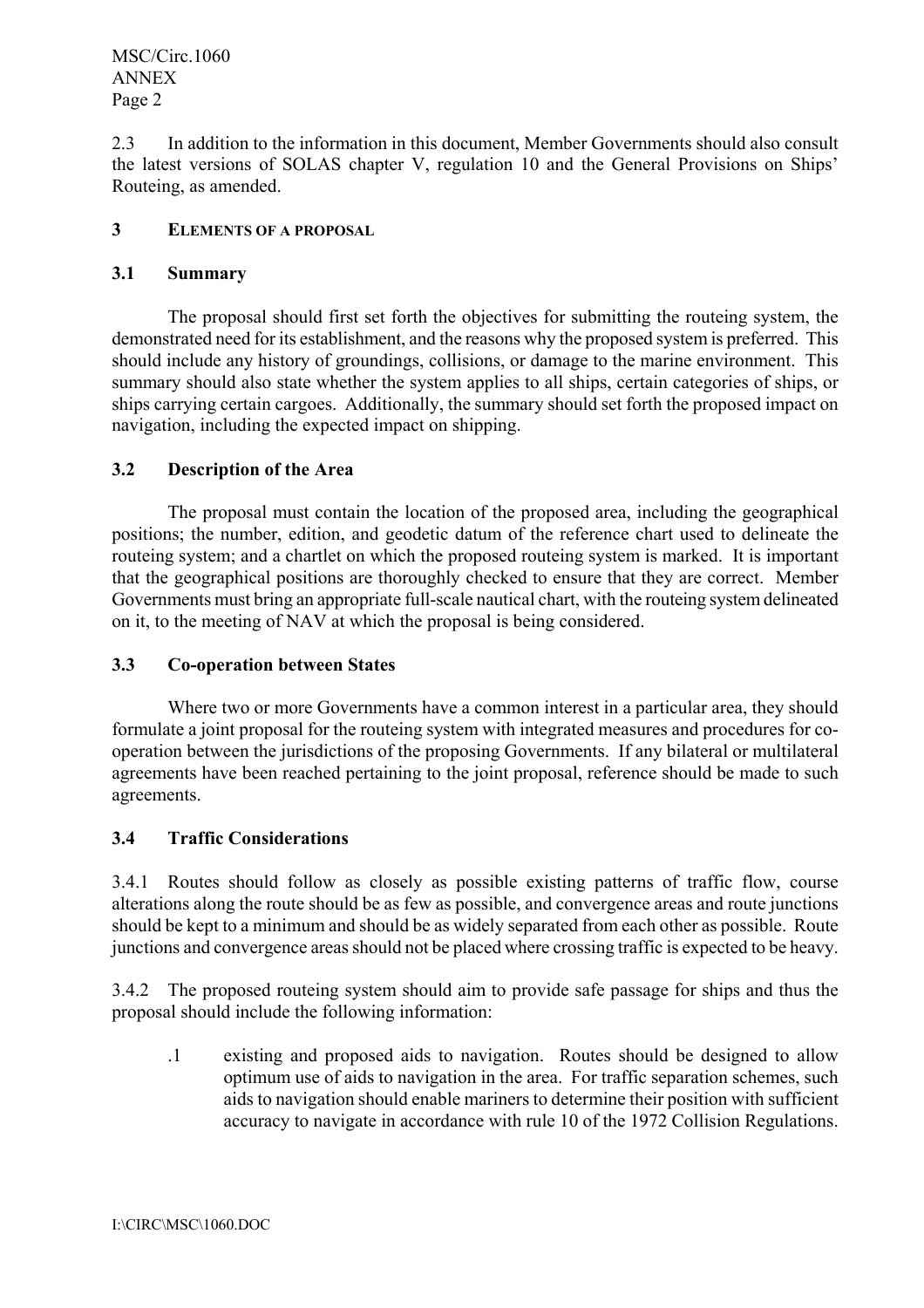- .2 traffic patterns. Information should be provided to the extent possible on:
	- traffic patterns,
	- existing traffic management measures,
	- the volume or concentration of traffic,
	- vessel interactions.
	- distance offshore, and
	- type and quantity of substances on board (e.g., hazardous cargo, bunkers);
- .3 adequacy of the state of hydrographic surveys and nautical charts in the area of the proposed routeing system;
- .4 any alternative routeing measure, if necessary, for all ships, certain categories of ships, or ships carrying certain cargoes which may be excluded from using a routeing system or any part thereof; and
- .5 any drilling rigs, exploration platforms, and other offshore structures that may exist in the vicinity of the proposed routeing system. Member Governments should ensure, as far as practicable, that such structures are not established within the traffic lanes of routeing systems or near their terminations.

### **3.5 Marine Environmental Considerations**

- .1 The proposal should contain information on environmental factors, such as the prevailing weather conditions, tidal streams, and currents, and the possibility of ice concentrations. Routeing systems should not be established in areas where the instability of the seabed is such that frequent changes in the alignment and positions of the main channels, and thus of the routeing system itself, are likely.
- .2 For proposals intended to protect the marine environment, the proposal should state whether the proposed routeing system can reasonably be expected to significantly prevent or reduce the risk of pollution or other damage to the marine environment of the area concerned. The proposal should also contain information on any limitations to the sea area available for navigation given the overall size of the area to be protected and the aggregate number of environmentally sensitive areas established within the area concerned.

### **3.6 Mandatory Routeing Systems**

The proposal should clearly state whether the routeing system is being proposed as recommendatory or mandatory. In submitting a proposal for a mandatory system, the Government concerned must provide the following additional information:

- .1 Proper and sufficient justification for making the system mandatory;
- .2 Whether the ports and harbours of littoral States would be adversely affected by the system; and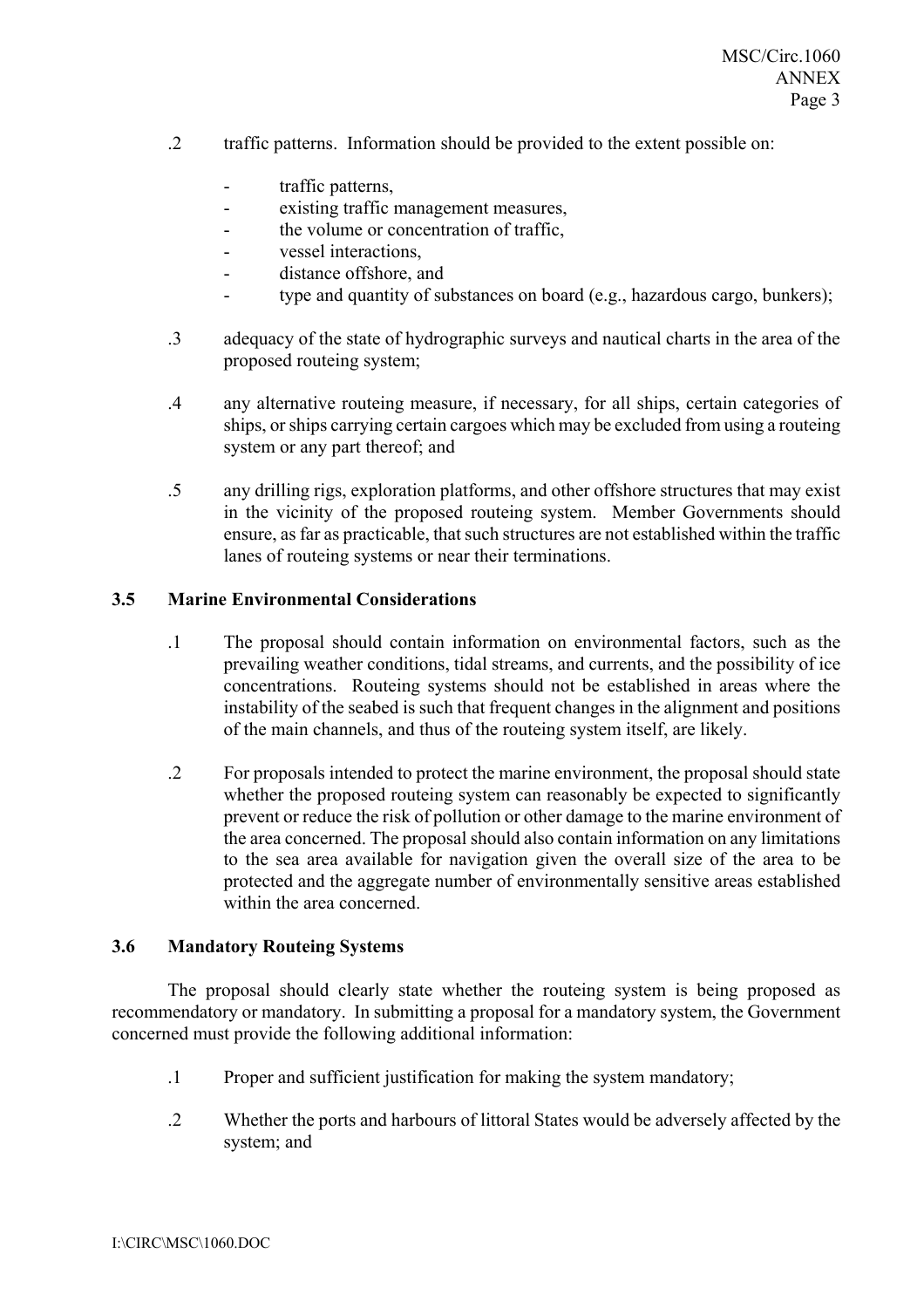.3 Whether the mandatory routeing system is limited to what is essential in the interest of safety of navigation and protection of the marine environment.

### **3.7 Position-fixing in relation to the routeing system**

Member Governments should submit information indicating the availability of position-fixing aids or services.

### **3.8 Miscellaneous Information**

Member Governments should also consider submitting the following information:

- .1 presence of fishing grounds in the area of the proposed system, the existing activities and foreseeable development of offshore exploration and exploitation of the seabed, offshore structures, and foreseeable changes in the traffic pattern because of port or offshore terminal development;
- .2 a summary of other measures taken in the area of the proposed system;
- .3 any consultations that have taken place with mariners using the area, port authorities, or other groups with an interest in the area; and
- .4 in the case of a mandatory system, the details of the measures to be taken to monitor compliance with the system and the actions intended if a ship fails to comply with its requirements.

### **4 STANDARD FORMAT**

4.1 Proposing Governments should refer to the appropriate section of the latest version of the GPSR for examples of the correct format for the description of the proposed routeing measures. All proposals for routeing measures should contain in an annex, the description of the proposed routeing measure in accordance with the standard format used for the type of measure in the General Provisions for Ships' Routeing.

### **SHIP REPORTING SYSTEMS**

# **5 APPLICABLE REQUIREMENTS FOR SHIP REPORTING SYSTEMS**

5.1 Regulation 11 of chapter V of the International Convention for the Safety of Life at Sea (SOLAS), 1974, as amended, provides the authority for the adoption of ship reporting systems by IMO. Resolution MSC.43(64), as amended by resolution MSC.111(73) - Guidelines and criteria for ship reporting systems should, in accordance with regulation V/11, be complied with by Contracting Governments when planning and proposing ship reporting systems to the Organization for adoption and implementation of such systems after adoption. Ship reporting systems so adopted will be mandatory for use by all ships, or certain categories of ships, or ships carrying certain cargoes. In addition to the information in this document, Contracting Governments should also consult the latest versions of SOLAS regulation V/11 and the Guidelines and criteria for ship reporting systems, as amended.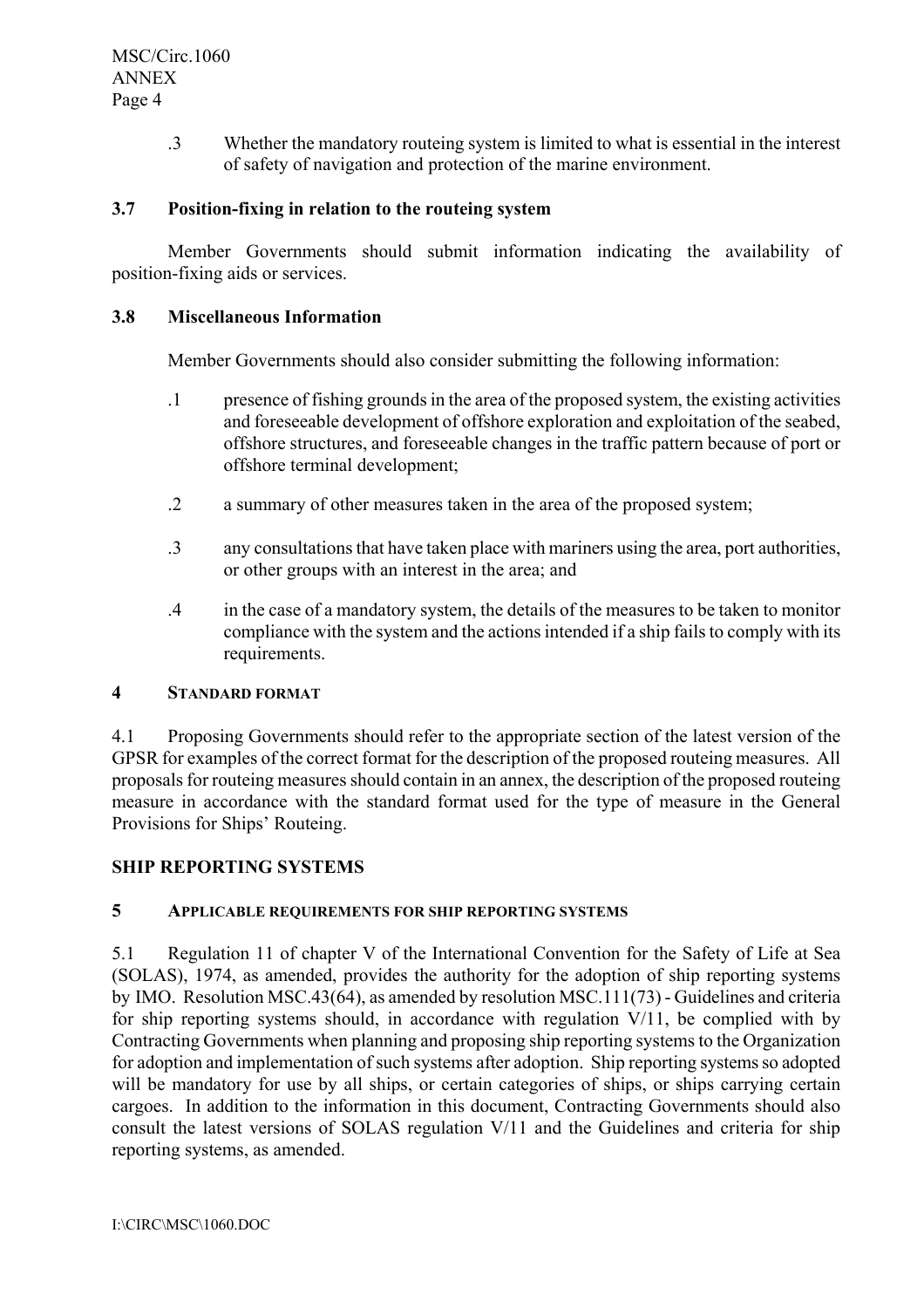5.2 In addition to the adoption of mandatory ship reporting systems, the Organization may also review and recognize those ship reporting systems of a recommendatory nature and Contracting Governments are encouraged to submit such systems to the Organization in accordance with paragraph 11.4 of SOLAS regulation V/11. Such systems will be recommended by the Organization for voluntary use in international waters, if they comply as near as practicable with SOLAS regulation V/11 and these guidelines and criteria.

# **6 CRITERIA FOR PLANNING AND PROPOSING SHIP REPORTING SYSTEMS BY CONTRACTING GOVERNMENTS**

6.1 It is the responsibility of the Contracting Government or Governments to plan and propose to the Organization and implement ship reporting systems including amendments to such systems.

# **6.2 General considerations for planning or amending ship reporting systems for adoption**

6.2.1 A Contracting Government or Governments should establish the objectives and demonstrated need for the system. The Proposal should clearly define the area covered by the system. All information for effective utilization of such a system by mariners should be conveyed to the appropriate maritime Administrations and hydrographic authorities at least six months prior to the date of implementation.

6.2.2 The report required should be limited to information essential to achieve the objectives of the system. The initial report should be limited to the ship's name, call sign, IMO identification number, if applicable, and position. Other supplementary information may also be requested in the initial report if justified in the proposal as necessary to ensure the effective operation of the system. Such supplementary information may include, for example, the intended movement of the ship through the area, any operational defects or difficulties affecting the ship, and general categories of any hazardous cargoes on board. In the case of an emergency or threat to the marine environment, a request may be made that the precise details of any hazardous cargoes be provided as soon as possible.

6.2.3 In planning or revising a system, Contracting Governments should take account of such factors as:

- .1 hydrographical and meteorological elements, such as prevailing winds and currents, shifting shoals, local hazards, aids to navigation, and visibility;
- .2 the character of ship traffic, including the density of such traffic, conflicting navigation patterns, narrow fairways, areas where ships converge or cross, the record of maritime casualties, the categories of ships navigating in the area, interference by ship traffic with other marine-based activities, and ships carrying hazardous cargoes or types and quantities of bunker fuel;
- .3 environmental considerations;
- .4 equipment requirements, and methods of ship-to-shore communication and data processing so as to ensure reliability and clear communication between the shore-based authority and participating ships;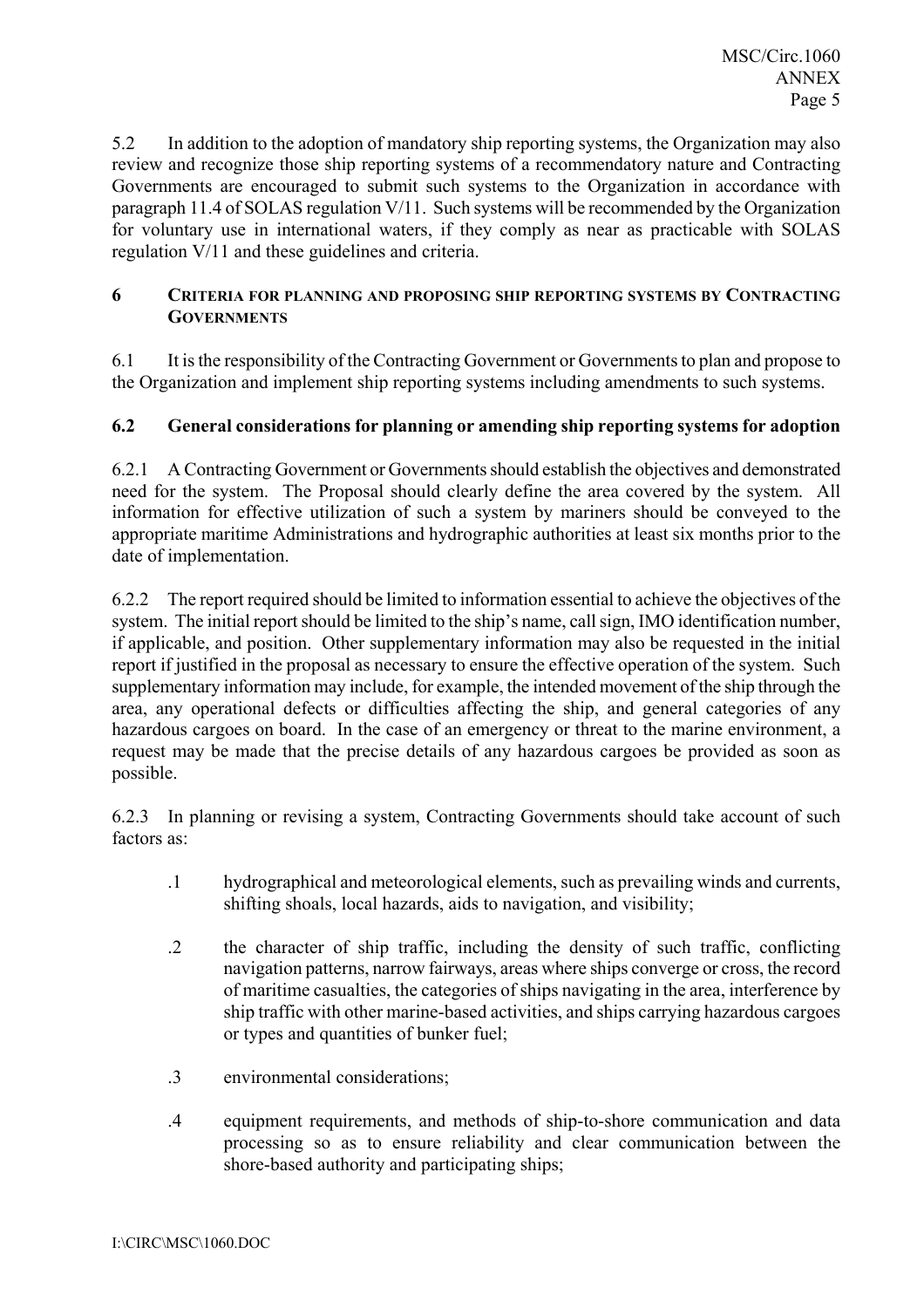- .5 the shore-based facilities (including hardware and software) and the personnel qualifications and training required to support the operation of the proposed system; and
- .6 the procedural and communication interfaces of the system with other maritime safety or pollution response systems, including any adjacent ship reporting system.

6.2.4 In planning a system, a Contracting Government should consider whether the authority exists, or should be established, under domestic law to assess violations of any proposed requirements of a system.

### **6.3 Co-operation between States**

Where two or more Governments have a common interest in a particular area, they should formulate a joint proposal for the ship reporting system with integrated measures and procedures for co-operation between the jurisdictions of the proposing Governments. If any bilateral or multilateral agreements have been reached pertaining to the joint proposal, reference should be made to such agreements.

# **7 PROPOSING A SHIP REPORTING SYSTEM TO THE ORGANIZATION FOR ADOPTION**

 Systems and amendments thereto should be proposed to the Organization for adoption. The proposal should include:

- .1 the objectives and demonstrated need for the proposed system;
- .2 categories of ships required to participate in the system;
- .3 relevant information pertaining to the hydrographical and meteorological elements, the characteristics of ship traffic and any environmental aspects of the area;
- .4 the geographical coverage of the proposed system and the number and edition of the reference chart used for the delineation of the system;
- .5 the format and content of the reports required, the times and geographical positions for submitting reports, the shore-based authority to whom these reports should be sent and, if any are to be provided, the available services;
- .6 the information to be provided to the participating ship and the procedures to be followed;
- .7 the proposed communication requirements for the system, including frequencies on which reports should be transmitted and information to be reported:
- .8 the relevant rules and regulations in force in the area of the proposed system;
- .9 the shore-based facilities (including hardware and software) and personnel qualifications and training required to support the operation of the proposed system;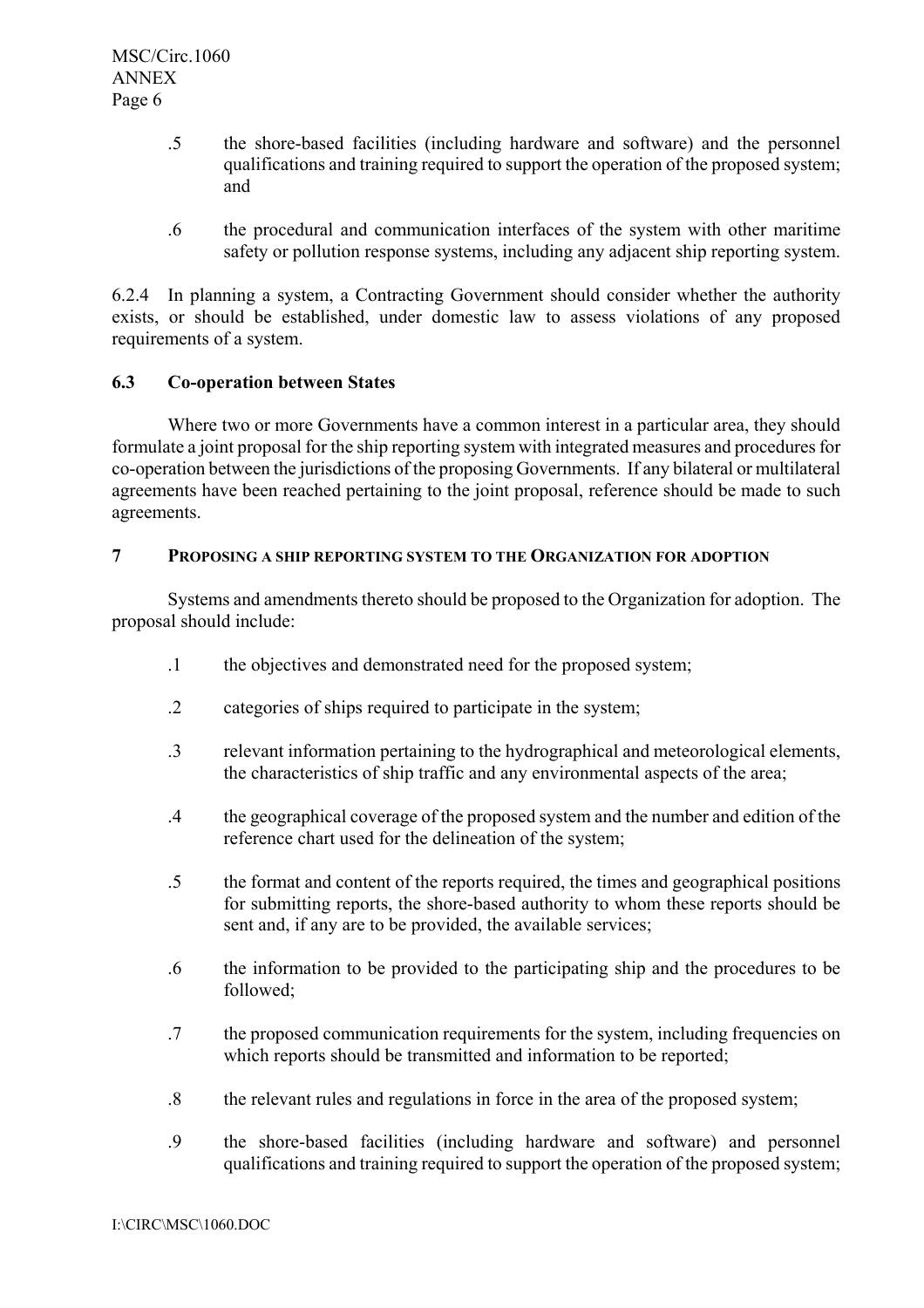- .10 a summary of the measures used to date, if any, and the reasons why these measures are considered to be inadequate;
- .11 information concerning the applicable procedures if the communication facilities of the shore-based authority fail;
- .12 a description, if appropriate, of any plans that have been prepared for responding to an emergency involving the safety of life at sea or threats to the marine environment;
- .13 details of the measures to be taken if a ship fails to comply with the requirements of the system; and
- .14 the proposed effective date of the system which should be as soon as practicable but not earlier than six months after adoption by the Organization.

# **8 STANDARD FORMAT**

8.1 Proposing Governments should refer to Part G of the IMO publication "Ships Routeing" for examples of the correct format for the description of the proposed ship reporting systems. The description of the proposed ship reporting system should be given in an annex to the submission for proposing a ship reporting system.

 $\frac{1}{2}$